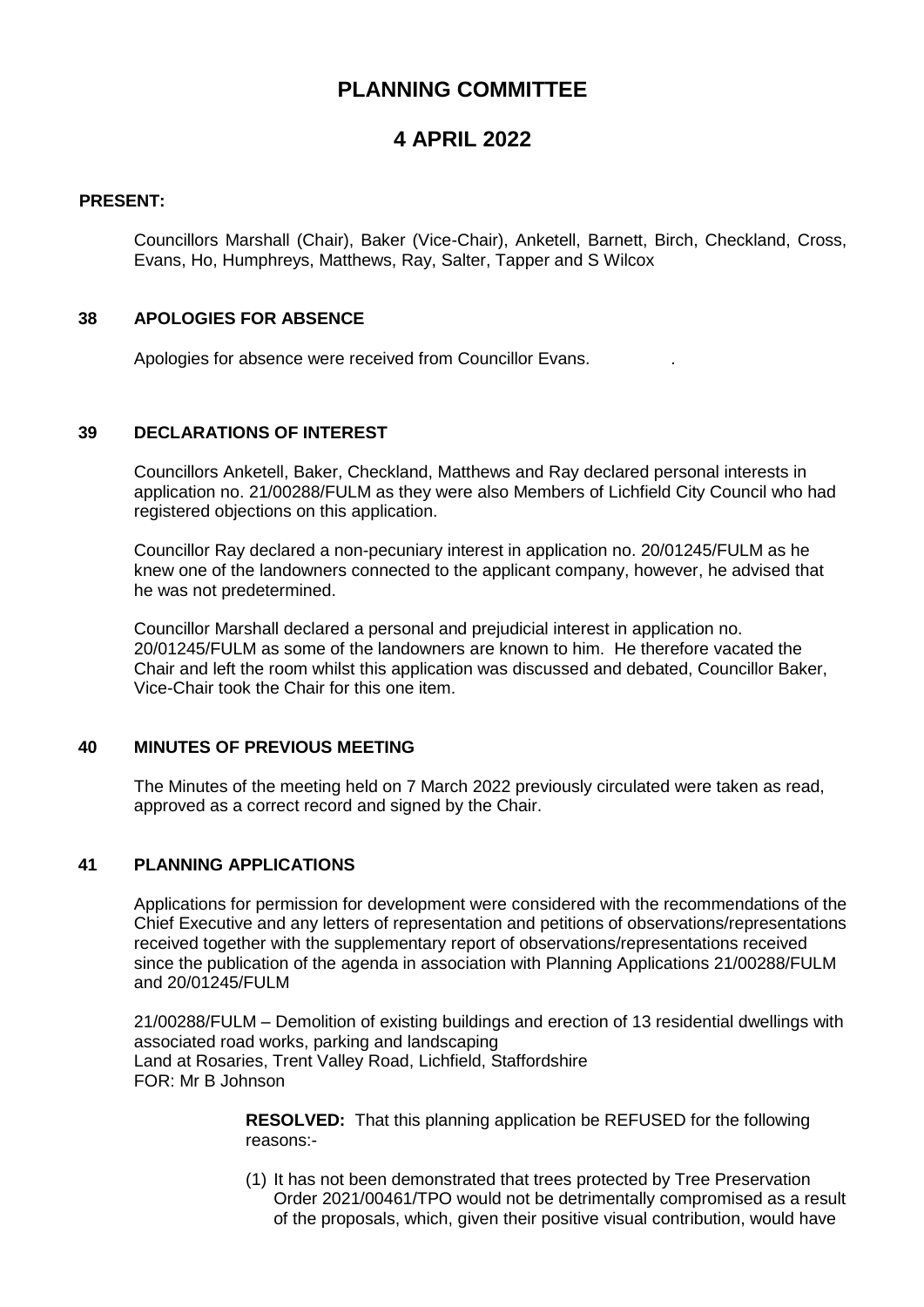a significant detrimental impact on the character of the area and the surrounding street scene contrary to the requirements of Core Policy 3 (Delivering Sustainable Development), Core Policy 13 (Our Natural Resources), Policies BE1 (High Quality Design) and NR4 (Trees, Woodland and Hedgerows) of the Lichfield Local Plan Strategy and the Trees, Landscaping and Development Supplementary Planning Document and the National Planning Policy Framework.

(2) It has not been demonstrated that the development would not cause significant harm to existing habitats of protected species and, the scheme fails to demonstrate that a net gain to biodiversity can be achieved. As proposed the scheme of development therefore would cause harm to protected species and present a net loss to biodiversity and as such, fails to comply with the requirements of Core Policy 13 (Our Natural Resources), Policy NR3 (Biodiversity, Protected Species and their Habitats) of the Lichfield Local Plan, the Biodiversity and Development Supplementary Planning Document, the Natural Environment and Rural Communities Act and the National Planning Policy Framework. The development is not considered to be of a sustainable form which complies with the provisions of paragraph 38 of the NPPF.

(Prior to consideration of the application, representations were made by Mrs Helen Robertson (Objector), Councillor Angela Lax (Ward Councillor) and Ms Louise Hinsley of CT Planning (Applicant's Agent)).

20/01245/FULM - Installation of a solar farm comprising ground mounted solar PV panels (143,000) with a net generating capacity (AC) of up to 49.9MW, including mounting system, battery storage units, inverters, underground cabling, stock proof fence, CCTV, internal tracks and associated infrastructure, landscaping and environmental enhancements for a temporary period of 40 years and a permanent grid connection hub Land South Of Main Road, Haunton, Tamworth, Staffordshire FOR: Haunton Farmers Solar Ltd

**RESOLVED:** That this planning application be approved subject to the conditions contained in the report of the Chief Executive.

(Prior to consideration of the application, representations were made by Mr Roger Nicholls (Objector) and Mr Peter Grubb of Lighthouse Development Consulting (Applicant's Agent)).

#### **42 TREE PRESERVATION ORDER NO. 2021/00455/TPO - LAND TO THE NORTH WEST WESTFIELDS ROAD, ARMITAGE**

Confirmation of Tree Preservation Order no. 2021/00455/TPO – Land to the North West Westfields Road, Armitage.

> **RESOLVED:** Tree Preservation Order confirmed with modifications, as set out in the report of the Chief Executive.

(Prior to consideration of the application, representations were made by Mr Watkin (Objector's Representative) and Mr Chris Bailey (Supporter)).

#### **43 ENFORCEMENT PLAN UPDATE**

The Planning Committee considered the updated version of the Planning Enforcement Plan at Appendix A and noted an in-depth review had been undertaken to ensure it is in line with current National legislation and guidance, reflects the resources within the Planning